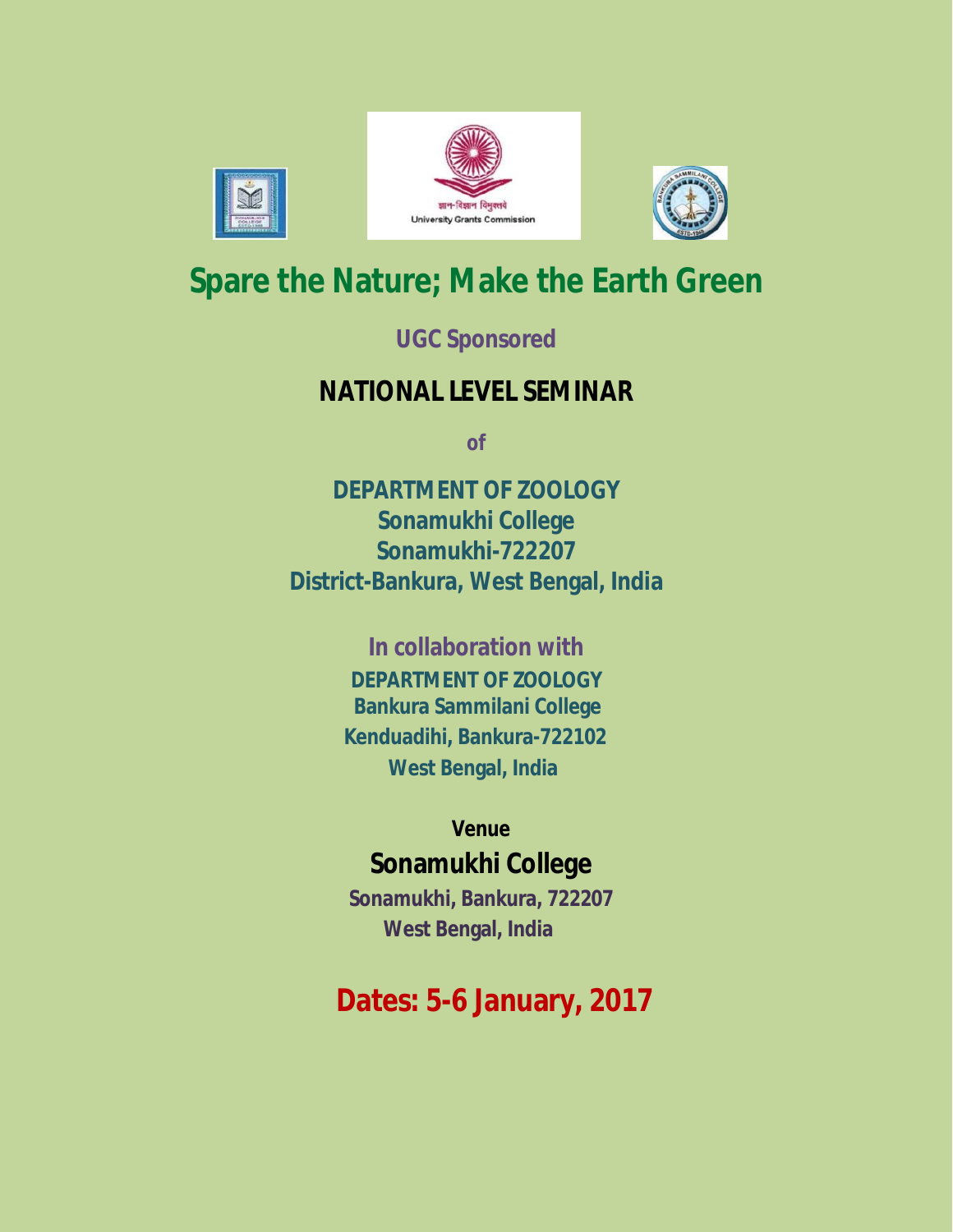## **Invitation for participation and registration**

### *Dear Sir/Madam,*

*I have the privilege to cordially invite you along with your colleagues to participate in the National Seminar entitled "Spare the Nature; Make the Earth Green", organized jointly by Sonamukhi College and Sammilani College, Bankura. I am also to request you to present paper/poster in the Seminar. Abstract within 300 words along with the full paper may please be sent to the Organizing Secretary latest by 24th December, 2016 by email. Please participate and share your best feelings with us.*

*Yours sincerely,*

*President, Organizing committee Sonamukhi College Sonamukhi, Bankura*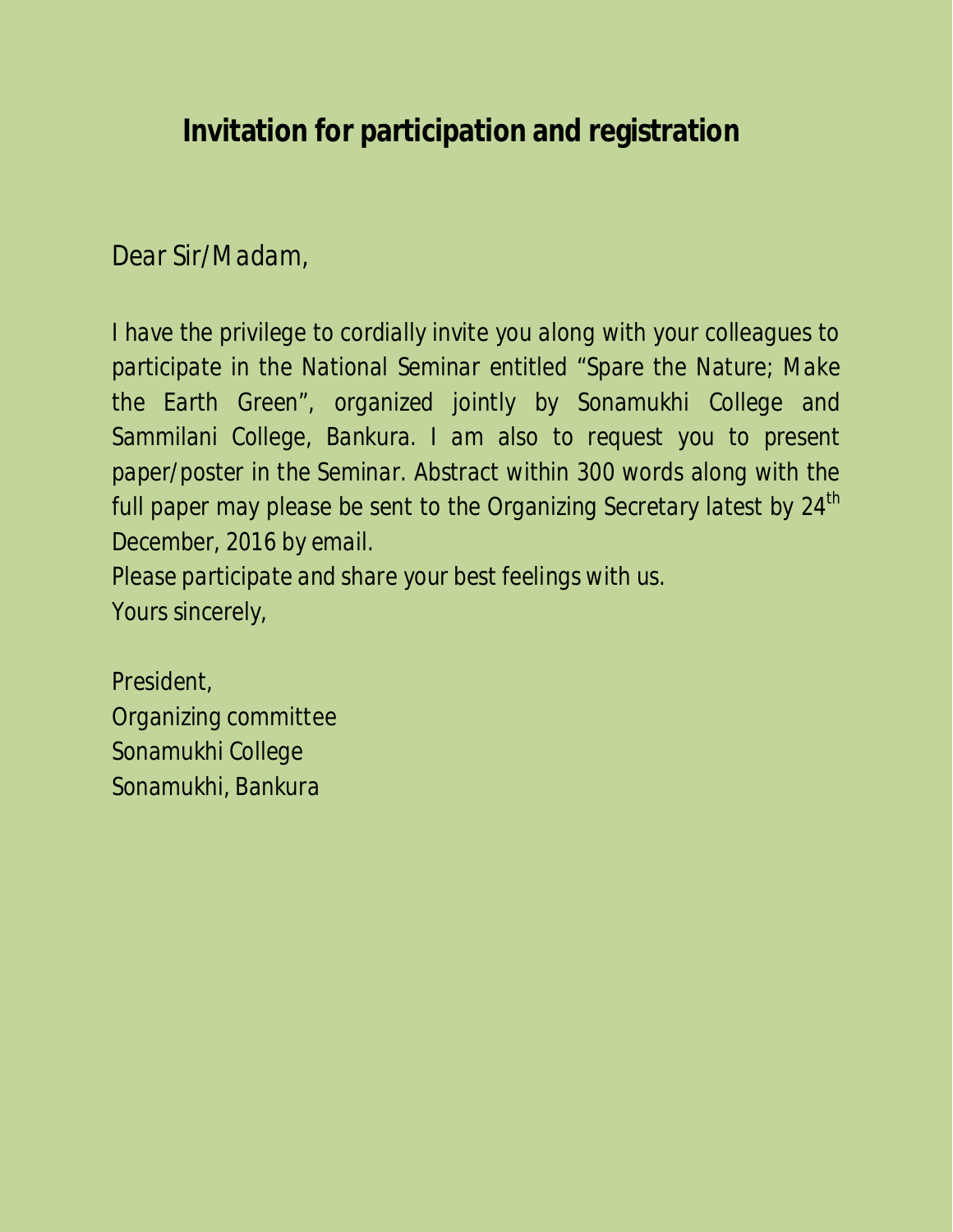## **A few Words about Sonamukhi College & Zoology Department**

Far away from the town of Bankura, Sonamukhi is a place of beautiful natural scenery and the home of many forest animals including the famous Jungle Fowl, Common Pea Fowl and Wild Boar in the surrounding deep forests. The much thicker and denser jungle of Sal-Palash-Piyal-Mohua tree is very attractive and colorful in February. Herd of Elephants has been seen occasionally in the adjacent forest because it is the migratory route of the creatures from very past.

Established by Late Anantalal Patra, the founder Principal in 1966, with the hearty cooperation of local residents, Sonamukhi College is one of the degree colleges possessing its own identity in Bankura.

The Department of Zoology in this College was established in 1979 and has achieved a significant success. Under this background, the Department of Zoology is going to organize a UGC sponsored National Level Seminar entitled "Spare the Nature; Make the Earth Green."

#### **About the Seminar**

The present status of habitat destruction and over exploitation scenario of existing Flora and Fauna is to be clearly evaluated and documented and proper steps are to be taken at all spheres for evolving suitable methodology for their preservation and development by initiating mass awareness programme to educate local people and simultaneously developing alternate income generation programme in various allied sectors – in a sustainable manner. The theme of the Seminar is very important and relevant in the contemporary global perspective.

The forest-rich area demands such Seminar and awareness programme to upgrade environmental literacy among common people and students as well, through series of discussion which will certainly enrich their knowledge multidimensionally.

The Symposium will also comprise of Oral, Poster and Video-Photographic presentation, relevant to the theme.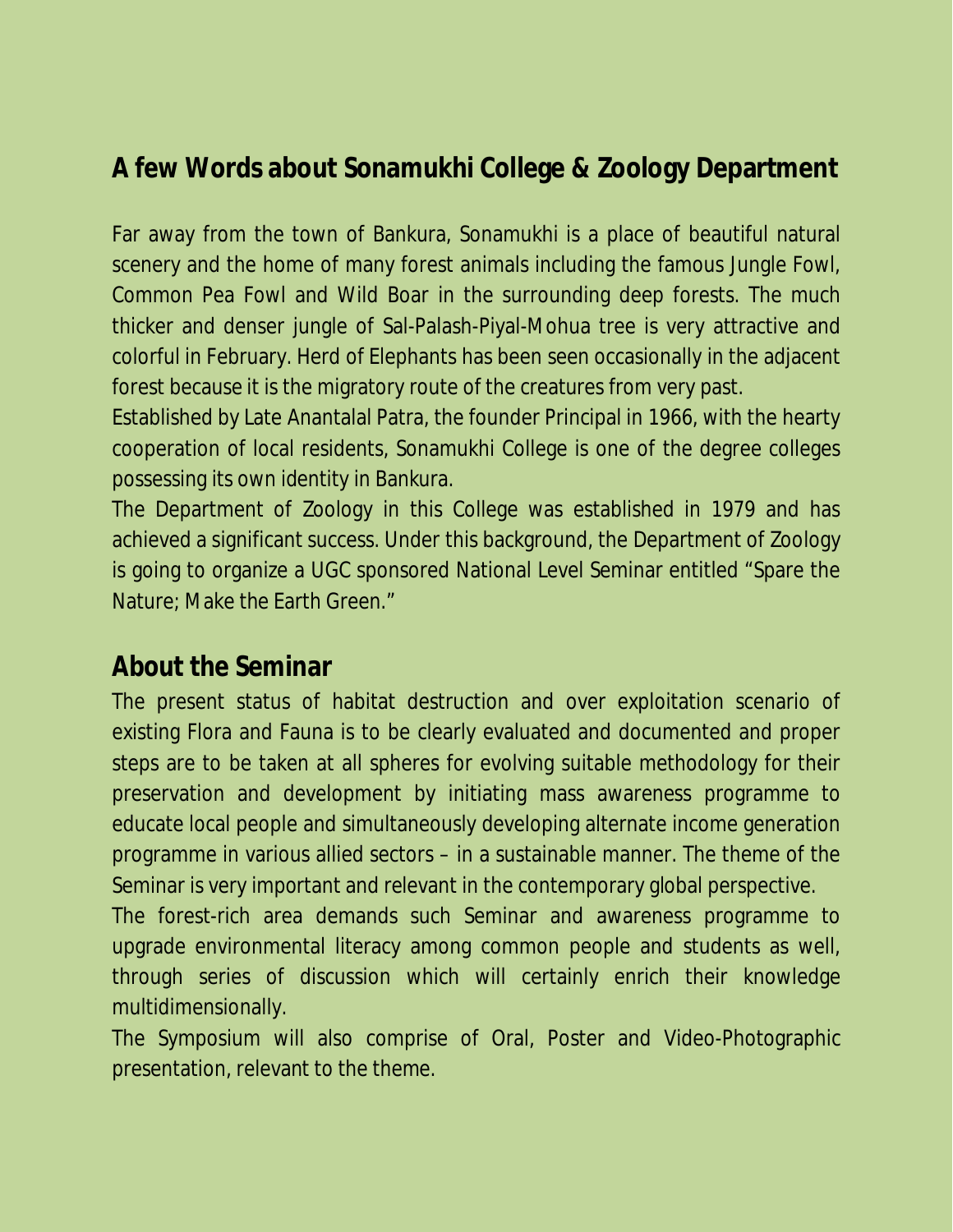#### **Who can participate?**

Teachers, researchers, academicians, students from various fields and all nature lovers and nature workers, NGO members are welcome to participate and share their valuable knowledge.

#### **ORGANIZING COMMITTEE**

**President**: Dr. Bappaditya Mandal, Principal, Sonamukhi College

**Convener**: Dr. Shuvra Kanti Sinha, Assistant Professor & Head, Department of Zoology, Sonamukhi College

**Joint Convener**: Sri Rajendra Prasad Mandal, Assistant Professor & Head, Department of Zoology, Bankura Sammilani College

**Organizing Secretary**: Smt. Subhasree Majumdar, Assistant Professor, Department of Zoology, Sonamukhi College

**Joint Secretary**: Dr. Tapas Kumar Dutta, Assistant Professor, Department of Zoology, Bankura Sammilani College

**Joint Secretary**: Mr. Biplab Banerjee, GLI, Department of Zoology, Sonamukhi College

**Organizing Committee members**: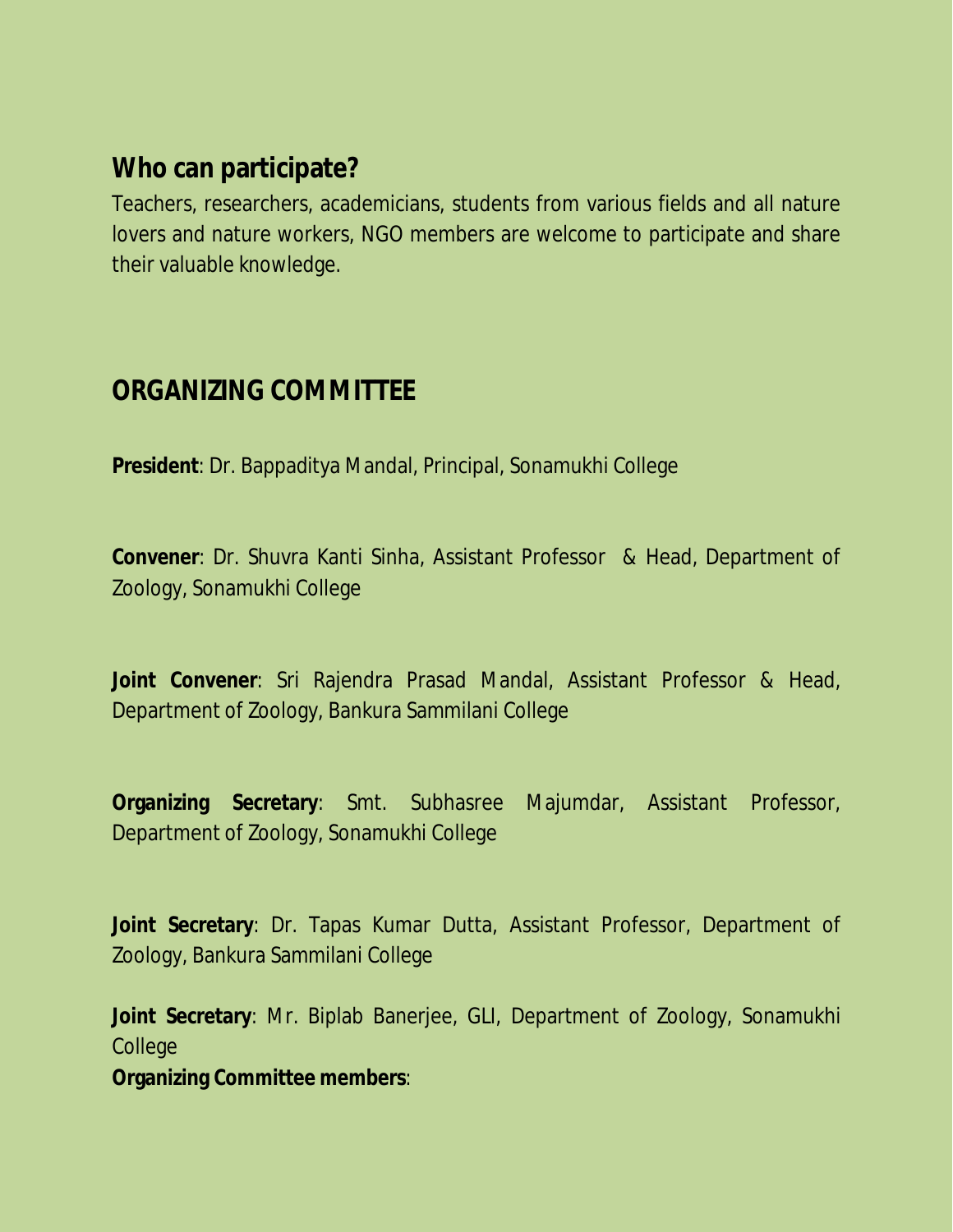Smt. Sumana Kaviraj, Department of Zoology, Sonamukhi College Mr. Jyotirmoy Panja, Department of Zoology, Sonamukhi College

#### **REGISTRATION FEES**

| For Teachers:                             | Rs. 500/- |
|-------------------------------------------|-----------|
| For Research Scholars & Nature Activists: | Rs. 300/- |
| For Students and common people:           | Rs. 100/- |
| School level students:                    | Rs. 50/-  |
|                                           |           |

(Participants are requested to inform within 3rd January, 2017 for accommodation if required. Also there are paid Hotels available at Sonamukhi and Bishnupur)

**Local attractions**: Dense Forests in Sonamukhi, Kochdihi and Bhula (2 km); Haranath-Kusumkumari & Manohar Das Temple (1km); Old Fort, ruins of Palace and Temples of Malla dynasty in Bishnupur (28 km).

#### **Post-Conference Tour**

Participants may visit Old Fort, ruins of Palace and number of Temples of Malla dynasty in Bishnupur Historical Place on Saturday, 7<sup>th</sup> January, 2017.

Amount payable Rs 800/- per person (including breakfast and lunch). Interested person may contact the Secretary, Organizing Committee on and before 6<sup>th</sup> January, 2017.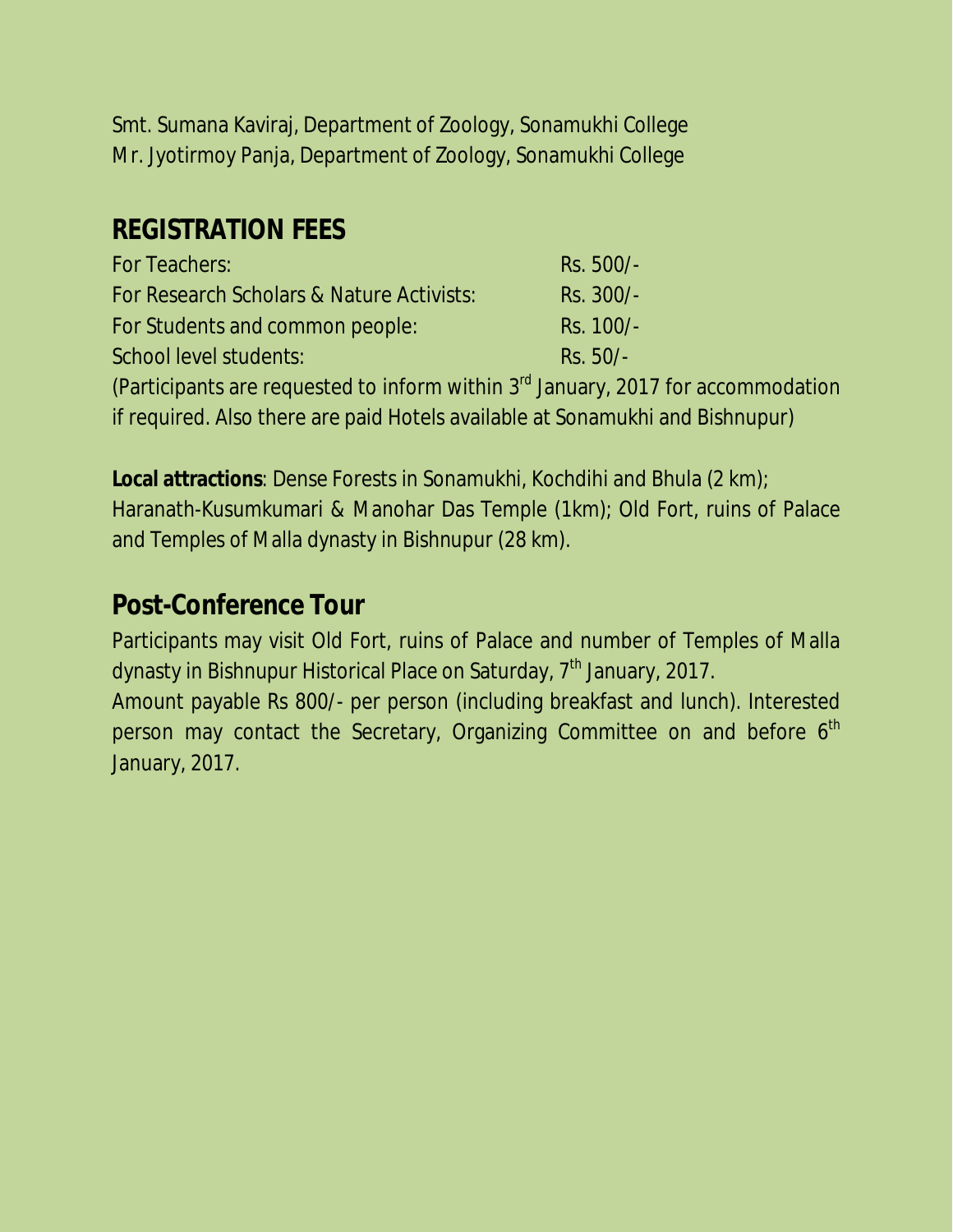### **Guidelines for Abstract/Full paper submission**:

Interested persons are requested to submit the abstract (within 300 words, 1.5 line spacing, Times New Roman set at font size 12, A4 sized paper, Title in Capital, Bold followed by the names of Author(s), their affiliations and email addresses) in M S Word file and through e-mail within  $24<sup>th</sup>$  December, 2016.

Posters should confirm to the suggested size of 1m x 0.75 m and include title, author (s) names and address for communication.

Full length paper must be submitted within  $16<sup>th</sup>$  January, 2017 for publication in the Proceedings having ISBN Number.

Registration Deadlines: 24<sup>th</sup> December 2016 (for distant participants along with free accommodation).

*Best oral and poster presenters will be awarded.*

#### **ROUTE**

**From Howrah:**

Avail Train to reach Bishnupur or Durgapur from Howrah Rly. Stn. Buses are available to reach Sonamukhi.

**From Bankura:**

By Train:

Avail Bankura-MathNasibpur Passenger Train at 8:15am from Bankura Rly. Stn. & reach Sonamukhi Rly. Stn. at 9:15am. Sonamukhi College is at a walking distance of 5 minutes.